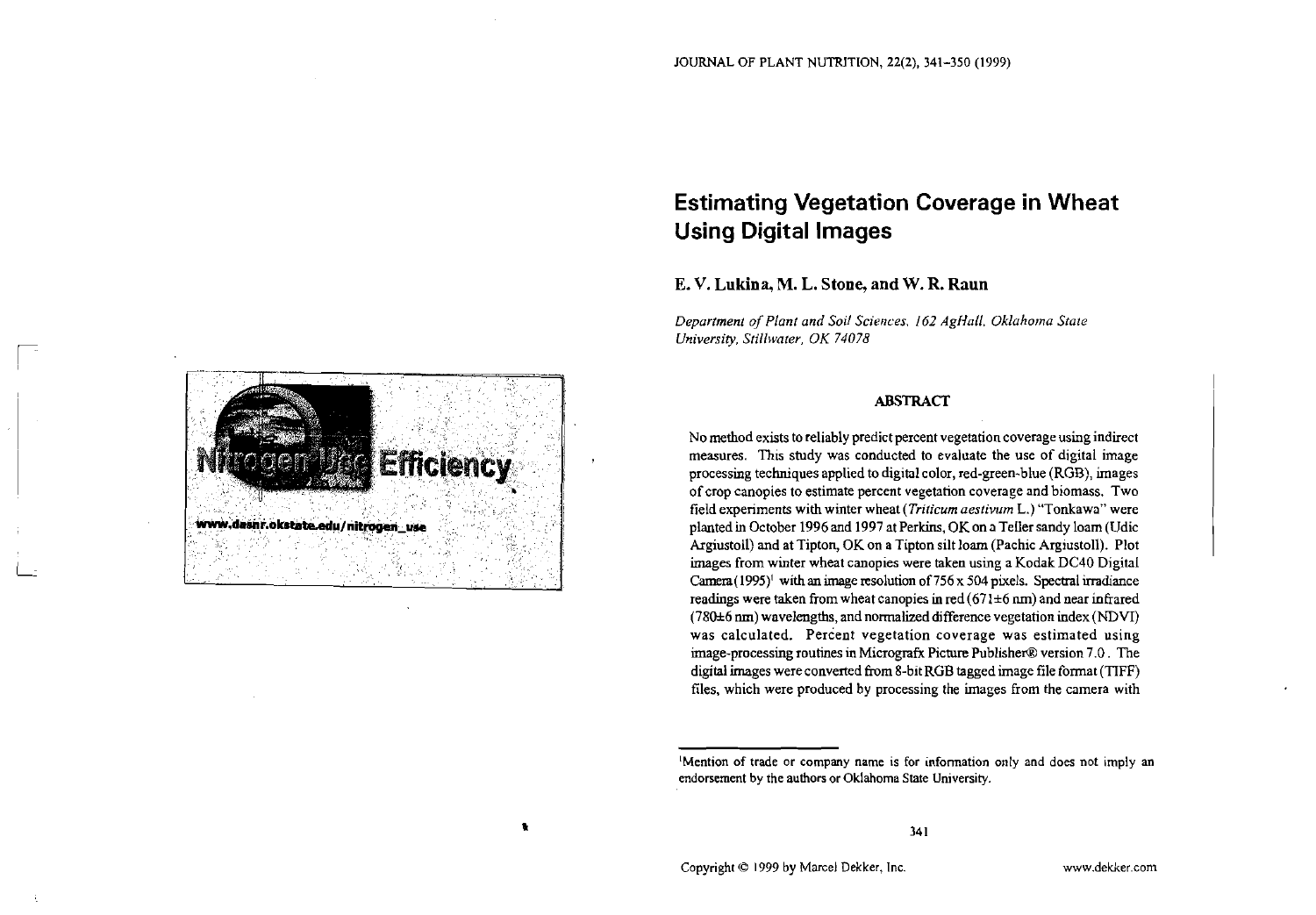Photo Enhancer@, to binary pseudo-color images. Percent of pixels corresponding to the vegetation color was then calculated and used as the percent coverage for each plot. Binary pseudo-color images provided useful estimates of percent vegetation coverage that were highly correlated with wheat canopy NDVI measurements.

#### **INTRODUCTION**

Conventional methods of fertilizer application employ soil testing to determine appropriate rates. Soil testing is a good estimator of soil nutrient availability for immobile nutrients, phosphorus  $(P)$  and potassium  $(K)$ . Raun et al. (1998) highlighted that in-season nitrogen (N) deficiencies can now be detected and treated using sensor-based methods. However, past soil testing for in-season treatment has been cumbersome largely because of the time lag required between testing and final fertilizer application. In the last 20 years, newer non-destructive methods of measuring mobile and immobile nutrient availability have been developed.

The normalized difference vegetation index (NDVI) has recently proven to be a reliable estimator of N deficiency in winter wheat (Stone et al., 1996b). On-the-go<br>NDVI measurements can be used for detecting N deficiency and for making<br>in season tondress N applications. Stone at al. (1997) found that in-season topdress N applications. Stone et al. (1997) found that this method could significantly increase nitrogen fertilizer use efficiency.

Individual plants, their shadows, and soil background contribute to spectral measurements made in vegetation canopies. In early experiments with visible and infrared reflectance from wheat canopies, Stanhill et al. (1972) suggested that the difference in crop absorbtivity could be accounted for by the differences in biomass and degree of ground cover. Wanjura and Hatfield (1987) pointed out that vegetation indices were affected more by ground cover than by other variables such as fresh and dry biomass or leaf area index. They estimated ground cover by measuring canopy shadow width in different crops. Considering ground cover as an important variable, Huete et al. ( 1985) measured percent green canopy cover by projecting a 35 mm slide onto a dot grid and counting the dots of light and shaded surface. Later, using the same technique of ground cover estimation, Heilman and Kress ( 1987) concluded that soil background reflectance had the greatest influence for 50 to 75% ground cover on soils with high reflectance. Low vegetation coverage didnot affect soil irradiance significantly whereas soil reflectance was insignificant at high vegetation coverage. Vegetation density and amount of soil included in the sensor view can also affect spectral measurements. In order to evaluate the impact of vegetation coverage on sensor readings Lukina et al. (1997) evaluated percent vegetation coverage at different growth stages and row spacings. Their work demonstrated a high correlation (0.8-0.97) between percent vegetation coverage andNDVI measurements.

The objective of this study was; to evaluate the use of digital image processing techniques applied to digital color, RGB, images of crop canopies to estimate percent coverage and biomass.



applied.

 $\mathbf{1}$ 

÷

 $\pm$  $\bar{1}$ 

Picture III. 'Threshold' effect Picture IV. Binary pseudo-color<br>applied. image.

FIGURE I. Image processing procedure, steps I-IV

#### **MATERIALS AND METHODS**

Winter wheat (Triticum aesrivum L.) was planted in October 1996 and 1997 at Perkins, OK on a Teller sandy loam (fine-loamy, mixed, thermic Udic Argiustoll) and at Tipton, OK on a Tipton silt loam (fine-loamy, mixed, thermic, Pachic Argiustoll). Four N rates, 0, 56, 112, 168 kg ha<sup>-1</sup> as ammonium nitrate were broadcast and incorporated preplant. Seeding rates were 99, 80, 59, and 49 kg ha<sup>-1</sup>, at row spacings of  $15.2$ ,  $19.0$ ,  $25.4$ , and  $30.5$  cm, respectively. Each plot was  $2.6$  m x  $6.1$  m. Canopy irradiance measurements were taken from wheat in-situ using red (671 $\pm$ 6 nm) and near-infrared (780 $\pm$ 6 nm) wavelengths at Feekes growth stages 4 and 5 (Large,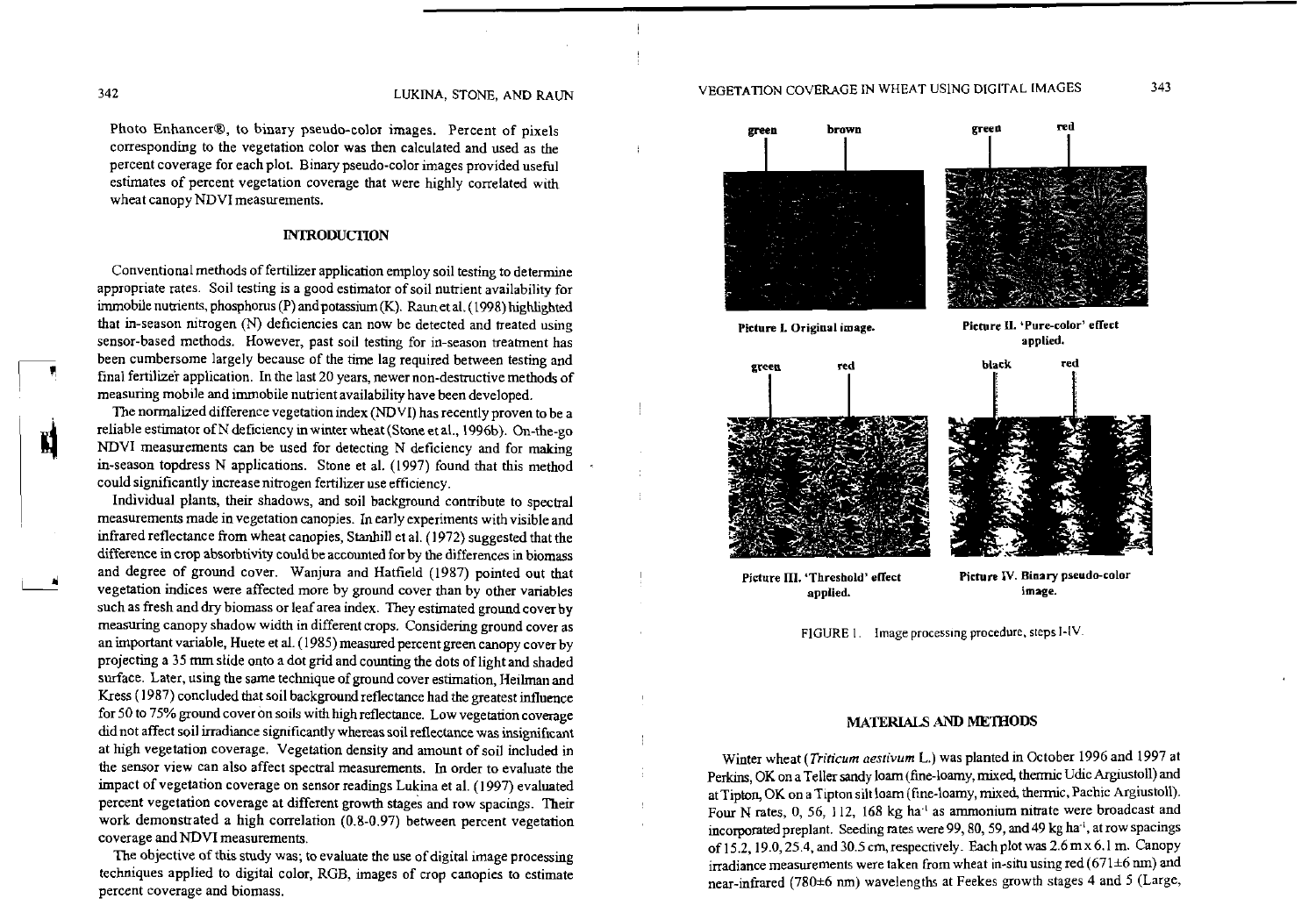$\mathbf{I}$ 

TABLE 1. Method to convert digital images of wheat in vegetative stages to percent vegetation cover.

| <b>Step</b> | Description                                                                    | Commands                                            | Effect                                    |
|-------------|--------------------------------------------------------------------------------|-----------------------------------------------------|-------------------------------------------|
| T           | Open the original image.                                                       |                                                     | Figure 1, picture 1                       |
| П.а         | In the Image Menu chose                                                        | <image\effects></image\effects>                     | Dialog box is displayed                   |
|             | <b>Effecta</b> option                                                          |                                                     |                                           |
| 11. b       | In the Image\Effects directory                                                 | <lmage\effects\< td=""><td></td></lmage\effects\<>  |                                           |
|             | choose Color Saturation option                                                 | Color Adiust\                                       |                                           |
|             | under Color Adjust submenu                                                     | Color Saturation>                                   |                                           |
| Пc          | In the Color Saturation box                                                    |                                                     | Original Image in Original                |
|             | (on the right) set the pointer                                                 |                                                     | box will be changed, saturated            |
|             | to pure (color), then click                                                    |                                                     | with pure colors                          |
|             | Apply button                                                                   |                                                     | Figure I, picture 2                       |
| П.d         | In the Image Effects directory                                                 | <image\effects\< td=""><td></td></image\effects\<>  |                                           |
|             | choose Threshold option under                                                  | Color Adjust                                        |                                           |
|             | Color Adjust submenu                                                           | Threshold>                                          |                                           |
| П.с         | In the Threshold box, set                                                      |                                                     | The image in the Original                 |
|             | Breakpoint at 50% in all                                                       |                                                     | box will change, R, G, and B              |
|             | channels (RGB). Click                                                          |                                                     | values greater than 50% are               |
|             | Apply button                                                                   |                                                     | converted to 100%, those less             |
| Пf<br>Ш.а   |                                                                                |                                                     | than 50% are converted to 0%              |
|             | Click OK button                                                                |                                                     | The original image will                   |
|             |                                                                                |                                                     | change as shown in the                    |
|             |                                                                                |                                                     | Figure I, picture 3                       |
|             | In the Mask menu choose                                                        | <mask\< td=""><td></td></mask\<>                    |                                           |
| Ш.Ь         | Chroma Mask option                                                             | Chroma Mask>                                        |                                           |
|             | Select one Color Select button in the<br>dialog box. Point a drop stick cursor |                                                     | Chroma mask appears on the                |
|             | on the red part of the image (representing                                     |                                                     | image, soil related                       |
|             | soil) and click the left button of the mouse.                                  |                                                     | compartments of the image<br>are selected |
|             | Click OK button of the dialog box                                              |                                                     |                                           |
| Шc          | In the Mask menu choose                                                        | <mask\invert mask=""></mask\invert>                 | Plant related pixels in                   |
|             | the Invert Mask option                                                         |                                                     | image are selected                        |
| UI.d        | In the View menu choose Color                                                  | <viewcolor palette=""></viewcolor>                  |                                           |
|             | Palette, or open a Color Palette icon.                                         |                                                     |                                           |
|             | and choose black color (last chosen color                                      |                                                     |                                           |
|             | is the active one)                                                             |                                                     |                                           |
| Ш.е         | On the toolbar panel, click on the Fill Tools                                  |                                                     |                                           |
|             | button and choose the Fill the Selected                                        |                                                     |                                           |
|             | Object with the Active Color option                                            |                                                     |                                           |
| Шf          | Fill the mask by clicking the left button of                                   |                                                     | Plant related image pixels                |
|             | the mouse somewhere on the plant related                                       |                                                     | are colored black                         |
|             | part of the image                                                              |                                                     |                                           |
| Ш.g<br>IV.a | From the Mask menu                                                             | <mask\< td=""><td>Figure 1, picture 4</td></mask\<> | Figure 1, picture 4                       |
|             | choose Remove Mask option                                                      | Remove Mask>                                        |                                           |
|             | In the Map menu choose                                                         | <map\historram></map\historram>                     | A histogram of each band                  |
|             | the Histogram option                                                           |                                                     | (R, G, and B) is computed                 |
| IV.b        | In the Channel box select                                                      |                                                     | Soil and plant related pixels             |
|             | the Master channel (Red                                                        |                                                     | are counted. Shadow                       |
|             | channel could be used also.                                                    |                                                     | indicates the percentage of               |
|             | but it appeared that Red and                                                   |                                                     | black pixels of the image.                |
|             | Blue channels are switched in                                                  |                                                     | which correspond to                       |
|             | 'Micrografy.7')                                                                |                                                     | vegetation and Midtones                   |
|             |                                                                                |                                                     | show the percentage of red                |
|             |                                                                                |                                                     | pixels, representing soil                 |

#### VEGETATION COVERAGE IN WHEAT USING DIGITAL IMAGES 345

1954). Plot images were taken using a Kodak DC40 Digital Camera (Kodak, 1995) with a resolution of 756 x 504 pixels at both locations (Tipton and Perkins), and at the same time and places as spectral irradiance measurements. Percent vegetation coverage was estimated using image-processing routines in Micrografx Picture Publisher® version 7.0 (Micrografx, 1997). The digital images were converted from 8-bit RGB TIFF files, which were produced by processing the images from the camera with Photo Enhancer® (Kodak, 1995), to binary pseudo-color images. Percent of pixels corresponding to the vegetation color was then calculated and used as the percent of coverage for each plot as illustrated in Figure 1. Table 1 summarizes the procedure used for processing the images.

It should be noted that some adjustments of contrast and color balance are required for images taken under different light and soil reflectance conditions. The color of the Udic Argiustoll soil (dark brown 10YR 4/3) at Perkins was lighter than that of the Pachic Argiustoll (very dark grayish brown 10YR 3/2) at Tipton. The Perkins images, taken at Feekes growth stage 5 in 1997, were adjusted for contrast and color balance to improve color separation. Before applying the procedure in Table 1, the contrast (Map\Color Balance ->Joystick\Contrast) was increased (by 5%) and the balance (Map\Color Balance ->Joystick\ Balance) of the red channel was shifted towards red (by -10%). Color saturation was then adjusted to maximum (pure): steps I, II.a - II.c in Table 1. The images were then color thresholded in red, green, and blue at a 24% level in the same way as described in steps II.d - II.f in Table 1. A 'chroma mask' was then generated for the combination of red and black portions of the image, and filled with red color. These parts corresponded to soil. The mask was then inverted and filled with a black color and processed as described in steps III.g through IV.b in Table 1.

Extremely bright images, taken on a very bright sunny day at Tipton, Feekes growth stage 4, 1998 were treated differently. Soil color at this location was darker than that of Perkins. First images were 'smoothed' (Image-Effects-Photographic-Smooth) by 2 units. Then all steps were executed as described in the Table 1 with the only difference in step II.b, where 'chroma mask' was applied not only to red, but also to white and purple colors.

'Smoothing' can assist with separating bright spots of leaves with that of soil. However, this procedure can misclassify some soil-related pixels as plant pixels.

It was noticed that images taken on a cloudy day were converted with better precision; largely due to the absence of glare. Thus, future images were either taken on a cloudy day or under a shadow, created by black poster boards (81x102cm). Images taken under the shadow were processed with slight differences. For images obtained at Tipton, at Feekes growth stage 5, 1998, the contrast was increased (by 5%) and the balance of the red channel was shifted towards red (by 5%). The 'chroma mask' was generated for red and purple colors (Table 1, step II.b) and then filled with red. The rest of the procedure was unchanged.

Images taken at Perkins, Feekes growth stages 4 and 5, 1998 were adjusted in contrast and balance (by 5 and -5%, respectively). Colors were thresholded in red,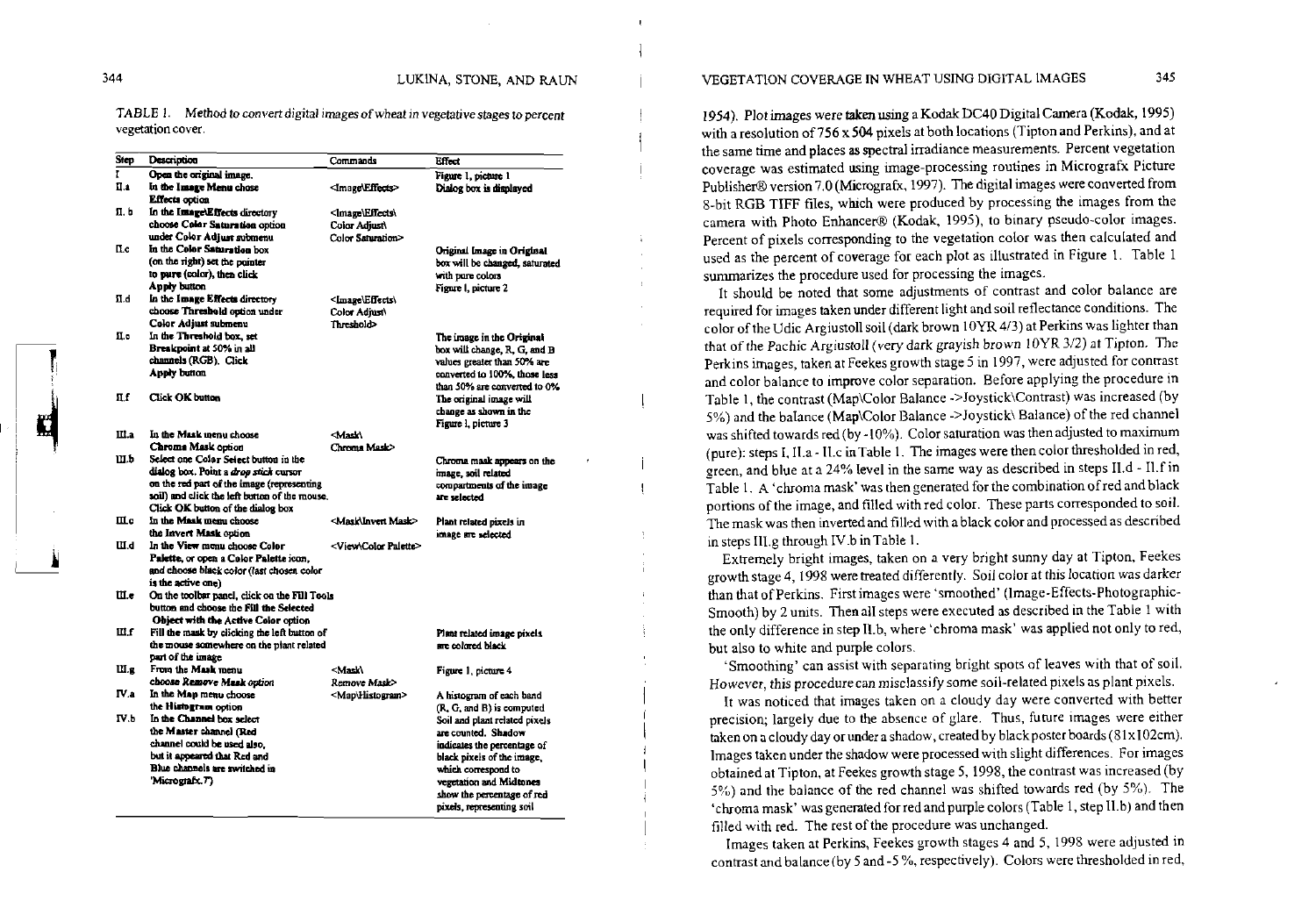

FIGURE 3. Correlation between NDVI measurements and percent vegetation coverage of winter wheat canopies at Perkins, at Feekes 4(a), Feekes 5(b), and Tipton, at Feekes 4(c), and Feekes at 5(d) in 1998.

correlated with NDVI. The Pearson correlation coefficient (r) between NDVI and percent vegetation coverage exceeded 0.80 for Feekes growth stages 4 and 5 at both locations (Figure 2).

At Perkins, wheat canopies ranged between 52-68 and 40-62% vegetation coverage (averaged over N rate) at Feekes growth stages 4 and 5, respectively. At Tipton, vegetation coverage ranged between 72-89 and 69-86% at Feekes growth stages 4 and 5, respectively. A decrease in percent vegetation coverage from Feekes growth stage 4 to 5 at Tipton was due to severe frost damage.



Vegetation Coverage (%)

FIGURE 2. Correlation between NDVI measurements and percent vegetation coverage of winter wheat canopies at Perkins, at Feekes 4(a), Feekes 5(b), and Tipton at Feekes 5(c) in 1997.

blue, and green at the 25% level (Table 1, step IId-II.f). The 'chroma mask' was applied to red and purple colors (Table 1, step II.b). The difference in color adjustment and balance was determined by soil type, specifically color. To expedite the image processing procedure a macro was written for every set of images with the same soil type and brightness.

## **RESULTS**

Binary pseudo-color images obtained using 'Micrografx Picture Publisher® 7' software provided useful estimates of percent vegetation coverage that were highly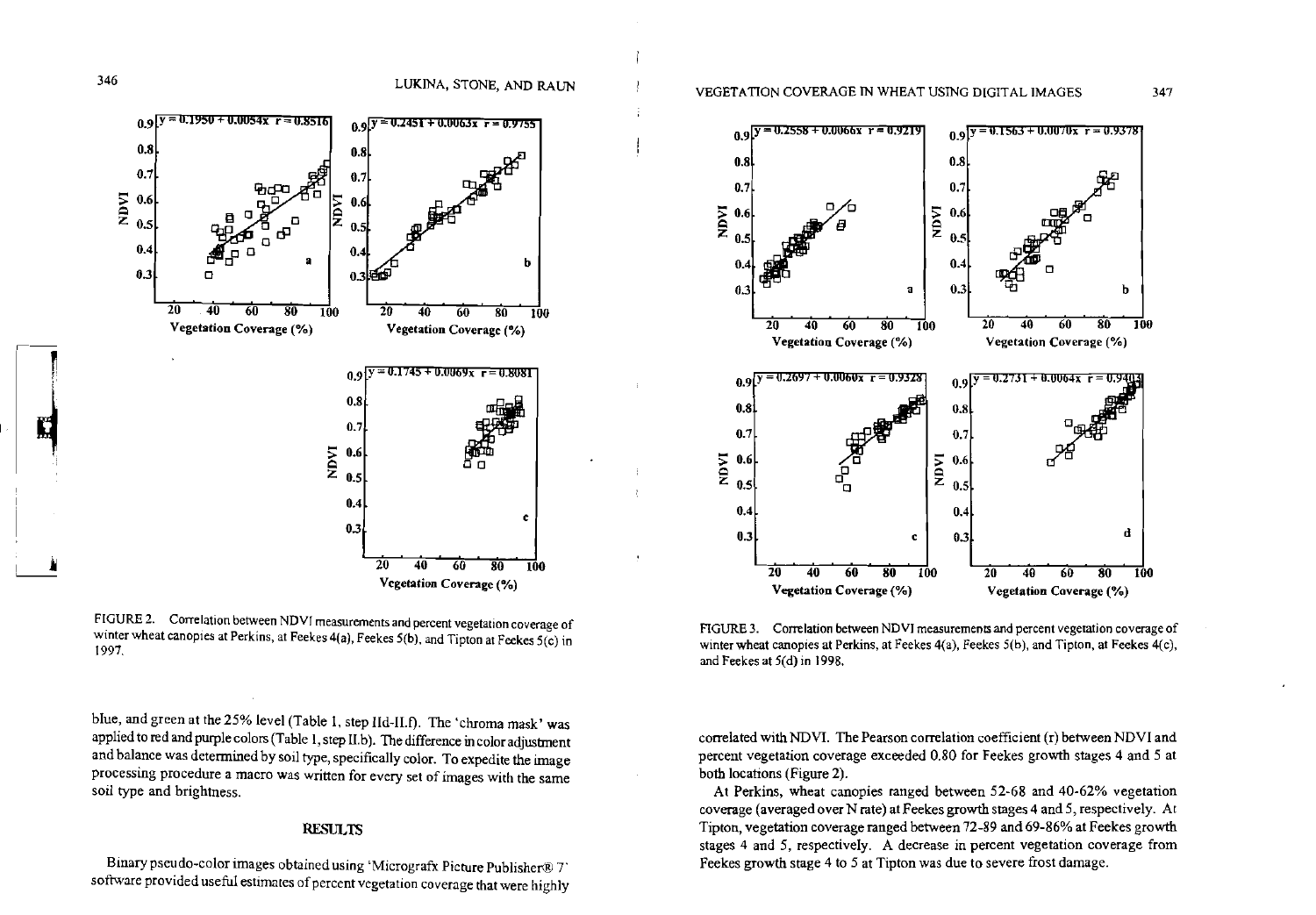

 $\mathbf{a}$ 

 $0.3$ 

 $0.2$ 



 $0.8$ 



In the second year of the experiment, the range of vegetation coverage was ! 66-90% and 67-93% at Tipton. atFeekes growth stages **4** and5, respectively, and <sup>1</sup>26.34% at Perkins, Feekes growth stage 5. The Pearson correlation coefficient between percent vegetation coverage and NDVI was higher than 0.92 at both locations and growth stages (Figure 3). The Pearson correlation coefficients between NDVI and biomass ranged from 0.35 to 0.80, and correlation coefficients between NDVI and N concentration in dry biomass ranged from 0.12 to 0.45 for data obtained in 1997. Higher r-values were observed between NDVI and total Nuptake, ranging between 0.47 and 0.83. Stone et al. (1996a) reported that NDVI measurements depend on two factors, N concentration and biomass. Assuming that a between percent vegetation coverage and NDVI was higher than 0.92 at both locations and growth stages (Figure 3). The Pearson correlation coefficients between NDVI and biomass ranged from 0.35 to 0.80, and correlation coef N concentration or biomass affects NDVI, total N uptakc should to be a better predictor of NDVI since it takes into account variations in both (N concentration and biomass) factors. This is also consistent with results illustrated **in** Figure 4 where correlation was improved between NDVI and total N uptake as compared to NDVI versus N concentration and/or biomass alone. The Pearson correlation coefficients between percent vegetation coverage and biomass ranged from 0.33 to 0.81. As was expected, high r-values were observed between percent vegetation coverage and total N uptake, which ranged from 0.42 to 0.82.

#### **CONCLUSIONS**

Digital image processing techniques provided good prediction of percent vegetation coverage. In addition, high correlation was observed between percent vegetation coverage and NDVI. The method delineated here could help determine critical percent vegetation coverage needed for precise calibration of spectral indices for topdress N application.

VEGETATION COVERAGE IN WHEAT USING DIGITAL IMAGES 349

I

This method was affected by high light reflectance and thus required the use of shadowing. This was especially true on light colored soils, thus requiring location specific contrast and balance adjustment. A single procedure could not be found that would handle the range of soil color and brightness found in the images used in the study. Images from Perkins and Tipton locations had to be adjusted differently for the brightness and color due to differences in soil type. Similar merhodology may be useful to separate dead vegetation from fresh plant tissue.

#### **ACKNOWLEDGMENTS**

Appreciation is extended to the Oklahoma Soil Fertility team for technical assistance ofJ. Dennis, S. Phllips, W. Thomason, J. LaRuffa. C. Woolfolk. H. Lees. H. Sembinng, S.Taylor, S. Norton. D. Drury, K. Wynn,C. Lively, D. Cossey. T. Johnston. and J. Tallman.

#### **REFERENCES**

- Heilman, J.L. and M.R. Kress. 1987. Effect of vegetation on spectral irradiance at the soil surface. Agron. J. 79:765-768.
- Huete, A.R., R.D. Jackson, and D.F. Post. 1985. Spectral response of a plant canopy with different soil backgrounds. Remote Sens. Environ. 17:37-53.

Kodak. 1995. Digital Camera 40. Eastman Kodak Company, New York, NY.

Large, E.C. 1954. Growth stages in ccreols. Plant Pathol. 3: 128-129

Lukina, E.V., W.R. Raun, M.L. Stone, J.B. Solie, G.V. Johnson, H.L. Lees, J.M.LaRuffa, and S.B. Phillips. 1997. Effect of row spacing, N rate and growth stage on spectral radiance in winter wheat, pp. 25 1-258. Oklahoma State Untversity Soil Fertility Research Highlights, OkiahomaState University, Stillwater, OK.

Micrografx. 1997. Pieture Publisher® 7.0. Micrografx, Inc., Richardson, TX.

- Raun, W.R., G.V. Johnson, H. Sembiring, E.V. Lukina, J.M. LaRuffa, W.E. Thomason, S.B. Phillips, J.B. Solie, M.L. Stone, and R.W. Whitney. 1998. Indirect measures of plant nutrients. Commun. Soil Sei. Plant Anal. 29:1571-1581.
- Stanhill, G., U. Kafkafi, M. Fuchs, and Y. Kagan. 1972. The effect of fertilizer application on solar reflectance from a wheat crop, Israel J. Agric. Res. 22(2):109-118.
- Stone, M.L., J.B. Solie, R.W. Whifney, W.R. Raun, and H.L. Lees. 1996a. Sensor for detection of nitrogen in winter wheat. SAE Poper 961757. Presented at the 1904 SAE Symposium on Off-Highway Equipment. August 1996, Indianapolis, IN. SAE, Warrendale, PA.